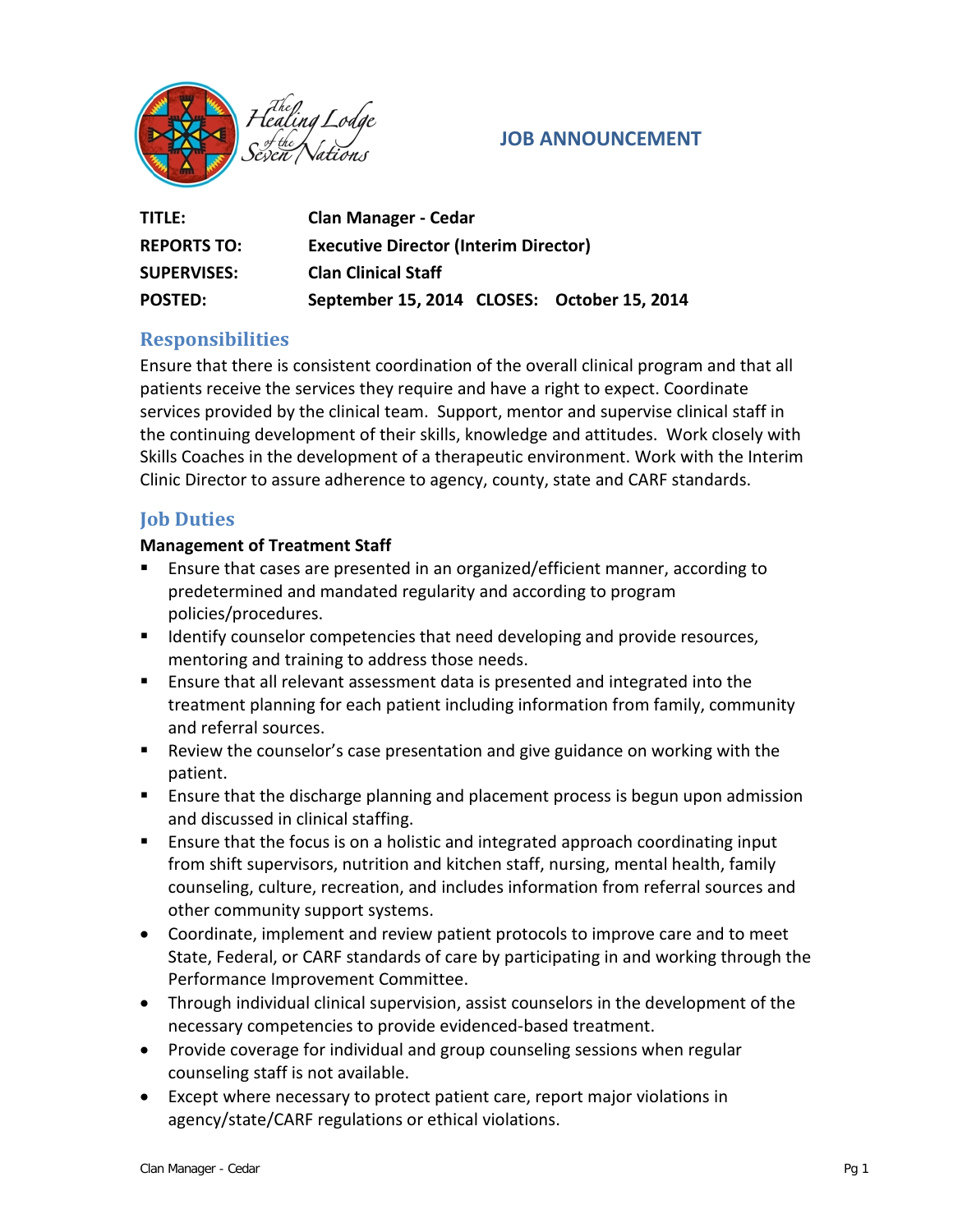- Act as facilitator for regularly scheduled group sessions. Except where necessary to protect patient care, report major violations in agency/state/CARF regulations or ethical violations.
- Provide competency-based evaluations for treatment staff.
- Utilize automated reports to guide and mentor clinical staff in fulfillment of WAC and CARF clinical standards and HL policies and procedures.

### **Qualitative Clinical Records Review**

- Ensure that clinical staff maintains good case formulation and that treatment plans are complete and reflect the needs and strengths of the patient.
- Ensure that patients are progressing through the treatment process in such a way that treatment success is maximized.
- Ensure that all WAC requirements for case reviews by a supervisor are maintained.
- Ensure that the clinical record reflects that quality patient care is being maintained.

### **Program Coordination**

- **Ensure that the treatment schedule is maintained, that groups are on time and** properly staffed.
- **Ensure that sufficient staffing levels are maintained to meet the needs of the current** census.
- Ensure that all staff is where they are needed and that patient safety is consistently maintained.
- **Provide crisis management and interventions to allow treatment staff to focus on** patient care and program consistency.
- **Facilitate and evaluate the development of program services and changes in existing** services including culture and spirituality.
- Ensure consistency in treatment schedule by conducting assessments, intakes, aftercare planning and follow-up care, group, individual, and family sessions as needed and assumes case management duties when necessary.
- Evaluate and monitor patient behaviors, assesses the degree of improvement and or the needs for referral to a different level of care.
- **Provides staff consultation and support via cell-phone during off-hours.**
- **Provide and maintain a programmatic link between internal and external** departments and agencies in providing the best services to clients and for obtaining referrals.
- When needed, onsite presence many be needed to handle off hour crisis situations.

### **Records Review/Audit**

- Manage audit process to ensure that patient records and documentation are maintained in compliance with established agency policies, State and Federal laws, and meet DBHR and CARF required standards.
- Develop and manage the process of ensuring that all patient records are up to date, all required forms are included and complete, and that the chart is in the correct order.
- Other duties as assigned by the Interim Clinic Director and/or Executive Director.

## **Minimum Requirements**

• CDP certified through the State of Washington, Department of Health.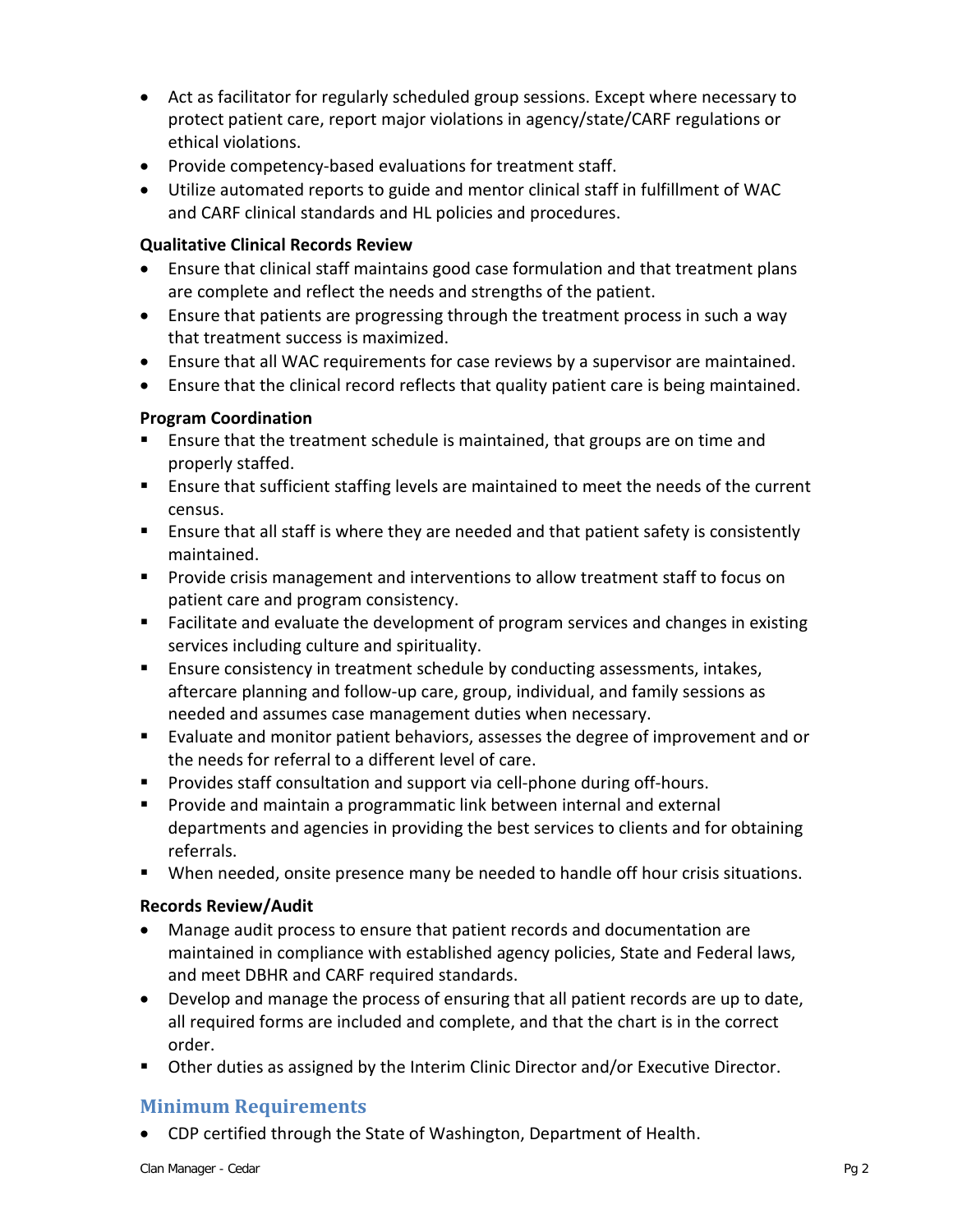- Must present completion certificate for Clinical Supervisor.
- Knowledge of the recovery process as it applies to residential, prevention, and aftercare.
- The ability to set clear limits and boundaries with staff and help them maintain clear limits and boundaries with patients and each other.
- The ability to hold staff accountable for the conformance to agency expectations with clarity and respect.
- The ability to recognize that conflict is inherent in this position and to be able to manage conflict in a positive and respectful manner.
- The ability to create a positive work environment.
- The ability to be an effective communicator.
- The ability to recognize the needs of all patients and the program as a whole and to assess how the individual counselor addresses these needs.
- The ability to establish and maintain quality liaisons with agencies, community groups and other resources and referents whose services may be needed by the patients.

# **Preferred**

- Masters Degree in counseling psychology and three years experience in a supervisory role in the field of chemical dependency/mental health.
- Knowledge of State, Federal, Indian Health Services, and CARF licensing, certification and accreditation requirements.

## Physical Requirements

- LIFTING, CARRYING, PUSHING, PULLING- 10 pounds, occasionally. Mostly sitting, may involve standing or walking for brief periods of time.
- BENDING/STOOPING/CROUCHING Occasionally
- REACHING Occasionally
	- o Extending hand(s) or arm(s) in any direction.
- HANDLING Occasionally
	- o Seizing, holding, grasping, turning, or otherwise working with hand(s). Fingers are involved only to the extent that they are an extension of the hand, such as to turn a switch or shift automobile gears.
- FINGERING Occasionally
	- o Picking, pinching, or otherwise working primarily with fingers rather than with the whole hand or arm as in handling.
- TALKING Frequently
	- o Expressing or exchanging ideas by means of the spoken word to impart oral information to clients or to the public and to convey detailed spoken instructions to other workers accurately, loudly, or quickly.
- HEARING Frequently
	- o Perceiving the nature of sounds by ear.

**CONSORTIUM TRIBAL MEMBER AND INDIAN PREFERENCE APPLIES.**